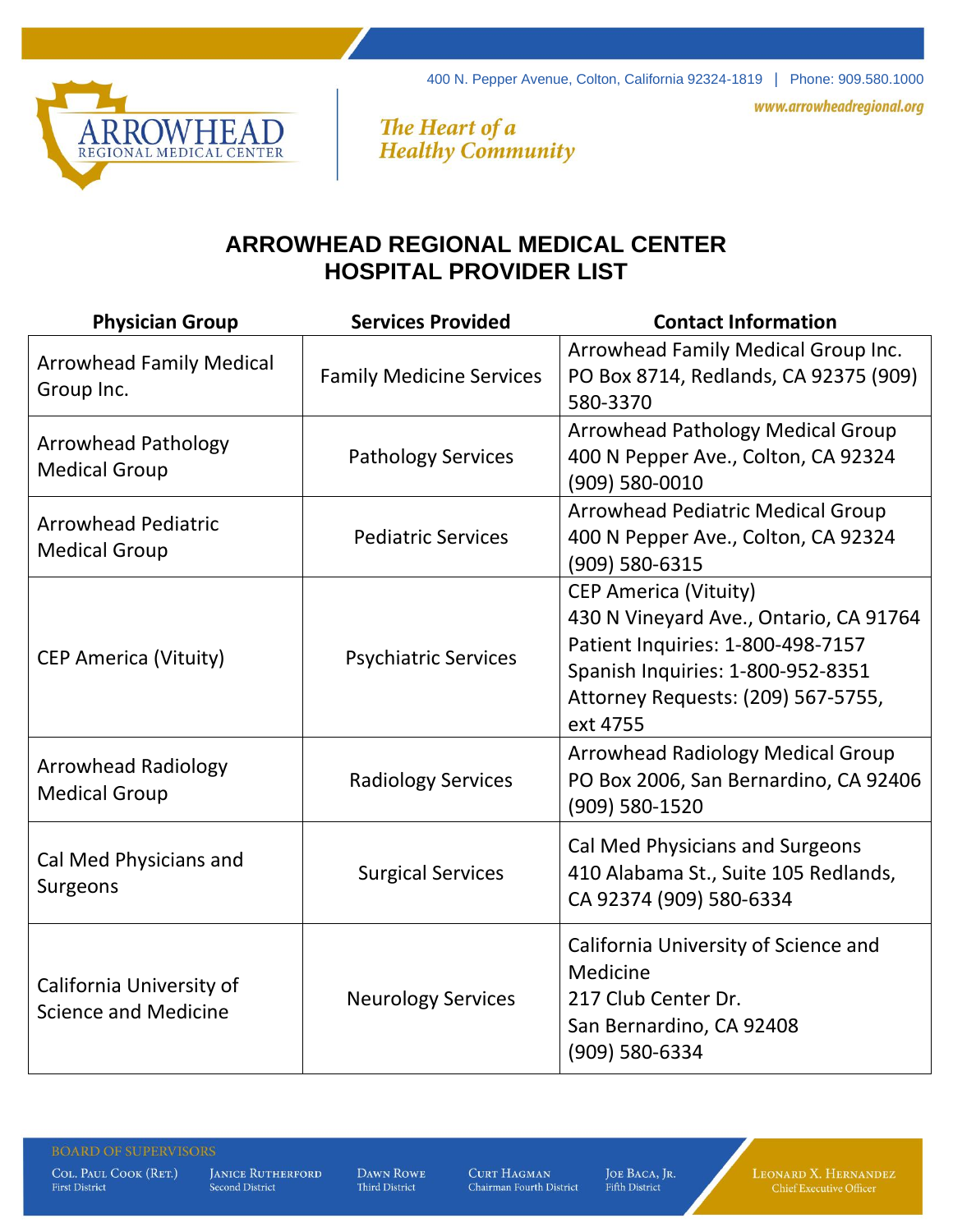| <b>CEP America (Vituity)</b>                                  | <b>Emergency Medicine</b>                    | <b>CEP America (Vituity)</b><br>430 N Vineyard Ave., Ontario, CA 91764<br>Patient Inquiries: 1-800-498-7157<br>Spanish Inquiries: 1-800-952-8351<br>Attorney Requests: (209) 567-5755,<br>ext 4755 |
|---------------------------------------------------------------|----------------------------------------------|----------------------------------------------------------------------------------------------------------------------------------------------------------------------------------------------------|
| <b>City of Hope Medical</b><br>Foundation                     | <b>Oncology Services</b>                     | <b>City of Hope Medical Foundation</b><br>1500 E Duarte Rd. Duarte, CA 91010<br>(626) 775-3200                                                                                                     |
| <b>Faculty Physicians &amp;</b><br><b>Surgeons of LLUMC</b>   | <b>Cardiovascular Services</b>               | Faculty Physicians & Surgeons of LLUSM<br>11175 Campus Street, Suite 11120<br>Loma Linda, CA 92354 (909) 651-5582                                                                                  |
| <b>Faculty Physicians &amp;</b><br><b>Surgeons of LLUMC</b>   | Urology                                      | Faculty Physicians & Surgeons of LLUSM<br>11175 Campus Street, Suite 11120<br>Loma Linda, CA 92354 (909) 651-5582                                                                                  |
| <b>Inland Empire Anesthesia</b><br><b>Medical Group</b>       | <b>Anesthesia Services</b>                   | Inland Empire Anesthesia Medical<br>Group<br>310 North Indian Hill Blvd., #601<br>Claremont, CA 91711 (909) 580-2440                                                                               |
| Kris J. Storkersen, M.D., Inc.                                | Ophthalmology                                | Kris J. Storkersen, M.D., Inc.<br>400 N Pepper Ave., Colton, CA 92324                                                                                                                              |
| Jeffrey N. Roberts, M.D., Inc.                                | Otolaryngology                               | Jeffrey N. Roberts, M.D., Inc.<br>400 N Pepper Ave., Colton, CA 92324                                                                                                                              |
| California University of<br><b>Science and Medicine</b>       | <b>Gastroenterology Services</b>             | California University of Science and<br>Medicine<br>217 Club Center Dr.<br>San Bernardino, CA 92408<br>(909) 580-6334                                                                              |
| <b>Inland Medical</b><br>Rehabilitation                       | <b>Rehabilitation Services</b>               | <b>Inland Rehabilitation Services</b><br>400 N Pepper Ave., Colton CA 92324<br>(909) 580-6250                                                                                                      |
| <b>Mojave Radiation Oncology</b><br><b>Medical Group Inc.</b> | <b>Radiation Oncology</b><br><b>Services</b> | <b>Mojave Radiation Oncology</b><br>2650 Elm Ave. Ste. 201 Long Beach, CA<br>90806 (909) 887-8800                                                                                                  |